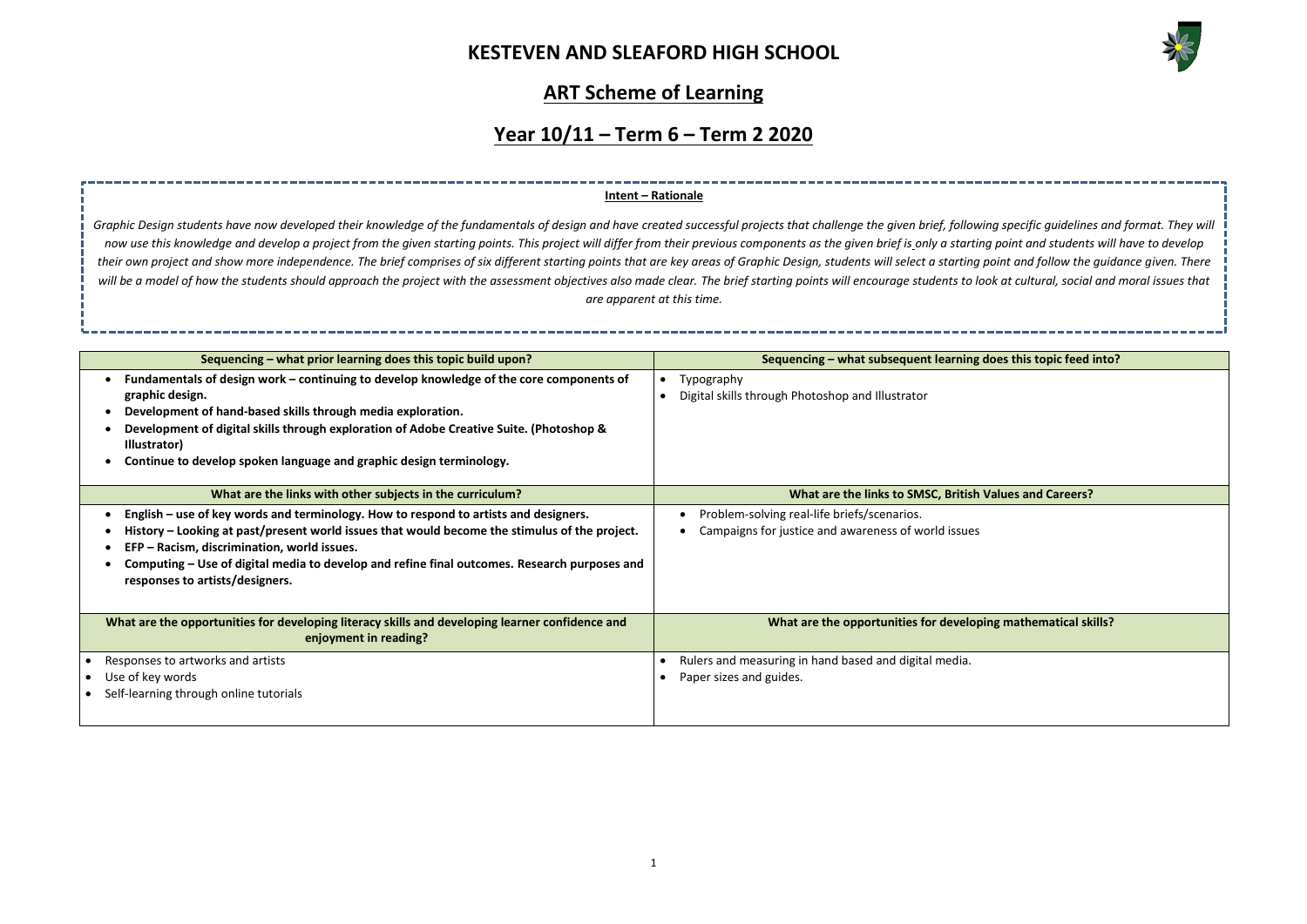#### 2



# **<<Graphic Comms>> Scheme of Learning**

# **Year 10 – Terms 1 & 2**

### **Intent – Concepts**



| What knowledge will students gain and what skills will they develop as a consequence of this topic?                                                                                                                                                                                                                                                                                                                                                                                                                                                                                                                                                                                                                                                                                                                                                                                                             |                                                                 |  |  |
|-----------------------------------------------------------------------------------------------------------------------------------------------------------------------------------------------------------------------------------------------------------------------------------------------------------------------------------------------------------------------------------------------------------------------------------------------------------------------------------------------------------------------------------------------------------------------------------------------------------------------------------------------------------------------------------------------------------------------------------------------------------------------------------------------------------------------------------------------------------------------------------------------------------------|-----------------------------------------------------------------|--|--|
| <b>Know</b><br>Ss taught foundation mini project of the course. Providing students with opportunities to explore and investigate different ways of working in response to typography. Stu<br>variety of materials, processes and techniques, and investigate different kinds of sources gaining skills and knowledge about their properties and what techniques and pi<br>explore a variety of approaches to typography and written annotation.<br><u>Apply</u><br>Ss will apply their knowledge in workshops and when approaching the project brief. Ss will be encouraged to apply their knowledge in a range of media to show their learni<br><b>Extend</b><br>Ss will be able to build on their project work and will have ample opportunities to take their ideas and outcomes further. Ss will have the opportunities to develop their id<br>and the use of programmes such as Photoshop and Illustrator. |                                                                 |  |  |
| What subject specific language will be used and developed in this topic?                                                                                                                                                                                                                                                                                                                                                                                                                                                                                                                                                                                                                                                                                                                                                                                                                                        | What opportunities are available for assessing the              |  |  |
| Key elements of graphic design - image, colour, layout, typography, genre<br>Photoshop, illustrator – key words such as selections, layers, editing, adjustments                                                                                                                                                                                                                                                                                                                                                                                                                                                                                                                                                                                                                                                                                                                                                | 1:1 sessions<br>Interim assessment<br>Target sheets<br>Tracking |  |  |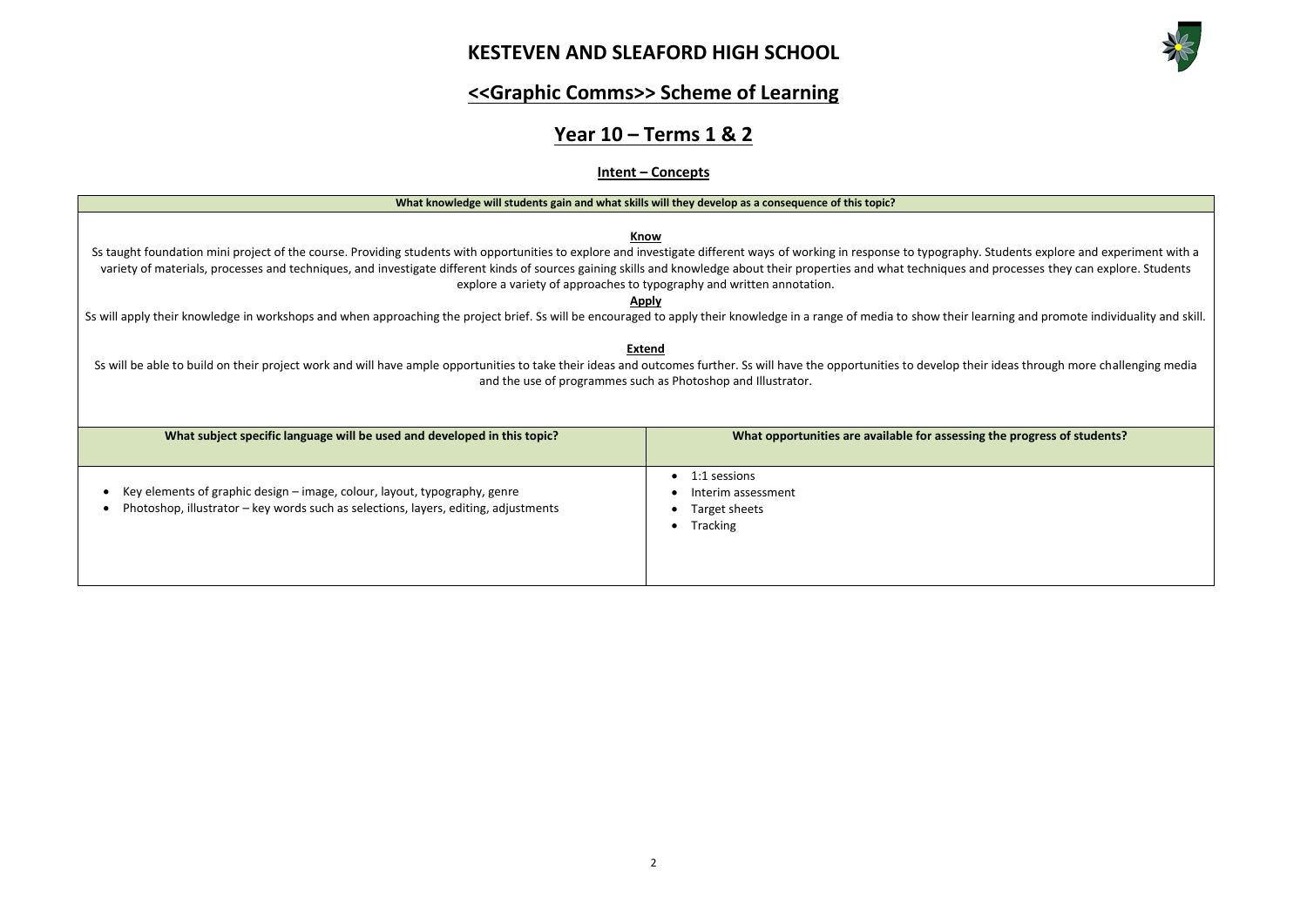

**Learning Challenge Exercise 1** 

</news-opinion/video-what-graphic-design

ity.com

s/design/graphic-means-a-history-of-

ks or A3 paper to then stick into

fine liner, biro...

site tives/projects/2001/whatisaprint/flash.html

### **Intent – Concepts**

| <b>Lesson title</b>            | <b>Learning challenge</b>                     | <b>Higher level challenge</b>             | <b>Suggested ad</b>                              |
|--------------------------------|-----------------------------------------------|-------------------------------------------|--------------------------------------------------|
| <b>What is Graphic Design?</b> | A01                                           | Further use of key words and terminology  | http://www.designcouncil.org.uk/                 |
|                                | <b>WHAT IS GRAPHIC DESIGN?</b>                | More visual and exciting outcomes         |                                                  |
|                                |                                               | The use of more media                     | http://www.graphicthoughtfacility                |
|                                | In groups students are asked the              |                                           |                                                  |
|                                | question What is Graphic Design? How is it    |                                           | https://www.juxtapoz.com/news/                   |
|                                | used and where do we see it? What are the     |                                           | graphic-design-production/                       |
|                                | key elements to graphic design? What kind     |                                           |                                                  |
|                                | of materials does it use? How long has it     |                                           | http://www.designhistory.org                     |
|                                | been around for? Has technology played its    |                                           |                                                  |
|                                | part in Graphic Design?                       |                                           | Students can work in sketchbooks<br>sketchbooks. |
|                                | Ss have 10 minutes to discuss and write       |                                           |                                                  |
|                                | down their findings/thoughts ready to feed    |                                           |                                                  |
|                                | back to the class. They will have A3 sheets   |                                           |                                                  |
|                                | and pens to fill the sheet with their         |                                           |                                                  |
|                                | thoughts/findings. Each group will stick      |                                           |                                                  |
|                                | their sheet up at the front of the classroom. |                                           |                                                  |
|                                | Teacher talks to the group about the          |                                           |                                                  |
|                                | student's findings and goes into more detail  |                                           |                                                  |
|                                | about graphic design and how it has           |                                           |                                                  |
|                                | evolved and shaped the world we live in       |                                           |                                                  |
|                                | today, with examples shown and discussed.     |                                           |                                                  |
|                                | (refer to Pinterest board)                    |                                           |                                                  |
|                                | Examples of design agencies and designers'    |                                           |                                                  |
|                                | websites shown and discussed. Works           |                                           |                                                  |
|                                | through the decades that students will        |                                           |                                                  |
|                                | recognise and associate with.                 |                                           |                                                  |
|                                | Videos and sites in resources.                |                                           |                                                  |
| <b>Obs Drawing</b>             | A03                                           | Explore more media or draw more           | Pencil 2B                                        |
|                                | Drawings of type found of bottles, packets,   | complex type                              | Packaging containing lettering.                  |
|                                | packaging etc. Students to begin with         |                                           | Paper                                            |
|                                | observing lettering through pencil drawing.   |                                           |                                                  |
| <b>Obs Drawing Type</b>        | A02 & A03                                     | Observational studies in a range of media | All materials available:                         |
|                                | Students to carry on observing lettering but  |                                           | ink, water colour, pencil crayon, fi             |
|                                | will now work in a range of different media.  |                                           | Teacher example needed                           |
|                                | Teacher example to be shown. Students will    |                                           |                                                  |
|                                | be shown a range of methods such as ink,      |                                           |                                                  |
|                                | water colour, pencil crayon, fine liner,      |                                           |                                                  |
|                                | biro                                          |                                           |                                                  |
| Lino                           | A02 & A03                                     | More detailed and complex lino cutting    | Lino, inks, photographs from hwk.                |
|                                | Students to work from photographs. Ss will    | that explores multiple layers             | WHAT IS A PRINT - MOMA Websit                    |
|                                | create a lino print and will select an        |                                           | https://www.moma.org/interactiv                  |